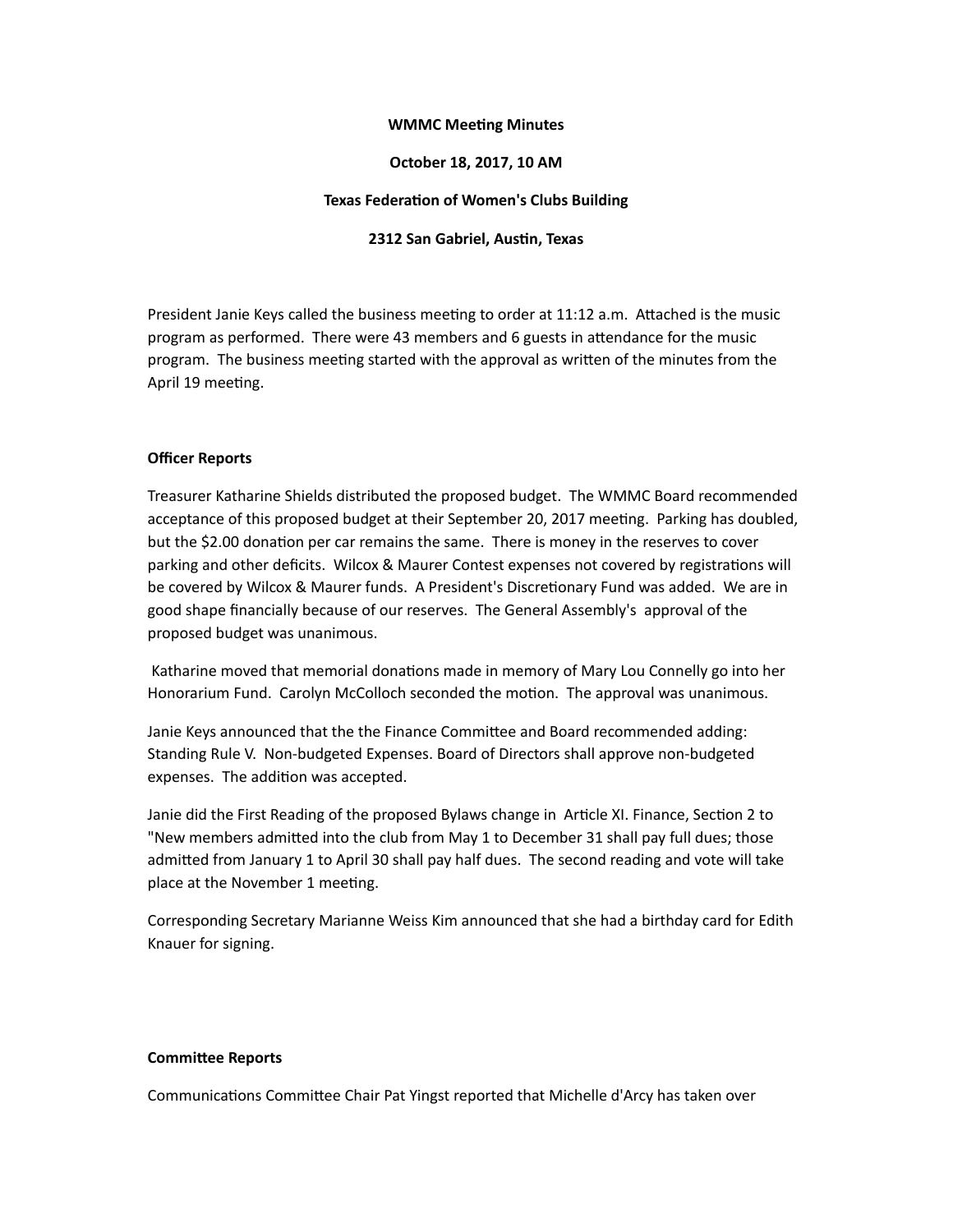managing the announcements for WMMC meetings on the KMFA Events website. Pat also announced that a photographer is needed for the November 1 and December 20 meetings during Kit's Thompson's absences.

Membership Committee member Greta Gutman announced that she had blank membership forms for new members during Chair Suzy Gallagher's absence.

## **Announcements**

Charles Palmer announced two concerts to be held at the UT Bates Recital Hall. One will be Gregory Allen's recital this Sunday, October 22 at 4 p.m. The other is Anton Nel's All-Gershwin recital on Sunday, October 29.

Jolene Webster announced three performances of Gary Sironen's *Reformation: The Musical* in honor of the 500th anniversary of Martin Luther and the Protestant Reformation. The performances will be at Triumphant Love Lutheran Church at 7:30 p.m. on October 20 and 21, and at 3 p.m. on October 22.

The meeting adjourned at 11:30 a.m.

Submitted by:

Virginia Kniesner, Recording Secretary

**\*Dedicated to Interna&onal Music NFMC**

**October 18, 2017**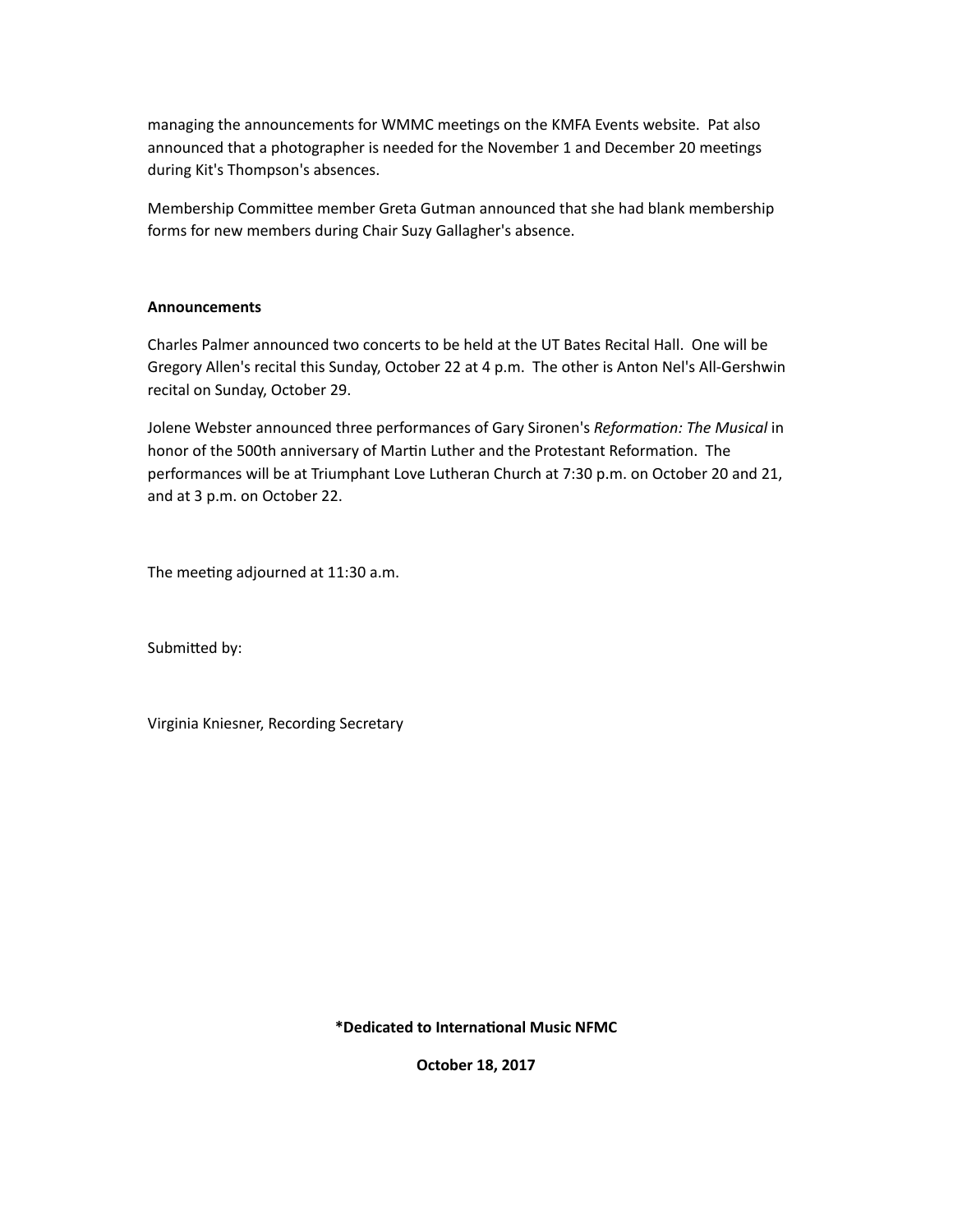Program Leader: Gena Tabery Collect Leader: Martha Cook Together We Sing: For the Beauty of the Earth Katharine Shields, leader Gena Tabery, piano

# **Program**

| <b>ITALY AND SPAIN</b>            |                                                 |
|-----------------------------------|-------------------------------------------------|
| Dum complerentur dies Pentecostes | Giovanni Pierluigi da Palestrina (c. 1525-1594) |
| Veni Creator Spiritus             | Tomas Luis de Victoria (c. 1548-1611)           |
| **Ensemble VIII                   |                                                 |
| ** Dr. James Morrow, Director     |                                                 |
|                                   |                                                 |
| <b>MEXICO</b>                     |                                                 |
| Sonata                            | Samuel Zyman (b. 1956)                          |
| Allegro assai                     |                                                 |
| Sheryl Goodnight, flute           |                                                 |
| **Stephen Burnaman, piano         |                                                 |
|                                   |                                                 |

GERMANY/ENGLAND

1. Adagio

Suite No. 2 in F Major for Piano **building the Secorge Contract Contract Contract** George Frideric Handel (1685-1759)